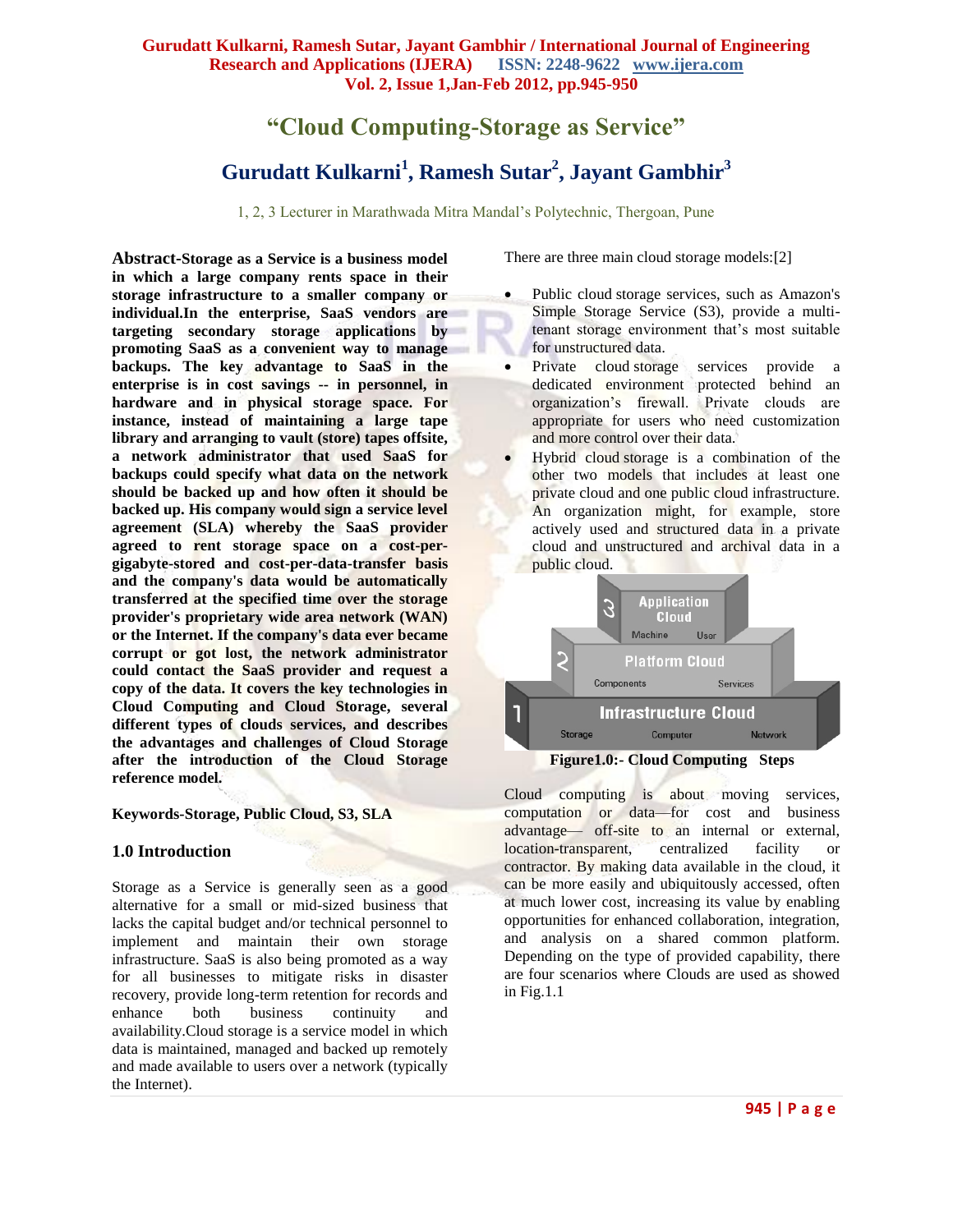| IT as a Service (ITaaS)                                                          |                                                    |                                                             |                                                                 |
|----------------------------------------------------------------------------------|----------------------------------------------------|-------------------------------------------------------------|-----------------------------------------------------------------|
| laaS                                                                             | "PaaS"                                             | "SaaS"                                                      | "StaaS"                                                         |
| Infrastructure<br>as a service                                                   | Platform<br>as a service                           | Software<br>as a service                                    | Storage<br>as a service                                         |
| IT Services:<br>■ Servers<br>• Network<br>• Storage<br>· Management<br>Reporting | Application<br>building<br>blocks and<br>standards | Applications                                                | Storage<br>Services:<br>·Primary<br>·Backup<br>■ Archive<br>D R |
| Examples:<br>ВT<br>Telstra<br>T-Systems (ITaaS)                                  | Examples:<br>Amazon EC2<br>Force.com<br>Navitaire  | Examples:<br>Yahoo! E-mail<br>SalesForce.com<br>Google apps | Examples:<br>Amazon S3<br>Nirvanix                              |

#### **Figure 1.1 Cloud Computing Service Types With Examples [1]**

#### 1) **Infrastructure as a Service**

IPs manages a large set of computing resources, such assorting and processing capacity. Through virtualization, they are able to split, assign and dynamically resize these re-sources to build ad-hoc systems as demanded by customers, the SPs. They deploy the software stacks that run their ser-vices. This is the Infrastructure as a Service (IaaS) scenario.

#### 2) **Platform as a Service**

Cloud systems can offer an additional abstraction level: instead of supplying a virtualized infrastructure, they can provide the software platform where systems run on. The sizing of the hardware resources demanded by the execution of the services is made in a transparent manner. This is denoted as Platform as a Service (PaaS). A well-known example is the Google Apps Engine.

#### 3) **Storage as a Service [1]**

Commonly known as Storage as a Service (StaaS),it facilitates cloud applications to scale beyond their limited servers. StaaS allows users to store their data at remote disks and access them anytime from any place. Cloud storage systems are expected to meet several rigorous requirements for maintaining users' data and information, including high availability, reliability, performance, replication and data consistency; but because of the conflicting nature of these requirements, no one system implements all of them together.

4) Software as a Service

Finally, there are services of potential interest to a wide variety of users hosted in Cloud systems. This is an alter-native to locally run applications. An example of this is the online alternatives of typical office applications such asword processors. This scenario is called Software as a Ser-vice (SaaS).

# **2. 0 Cloud Storage [6]**

Cloud storage is amorphous today, with neither a clearly defined set of capabilities nor any single architecture. Choices abound, with many traditional hosted or managed service providers (MSP) offering block or file storage, usually alongside traditional remote access protocols or virtual or physical server hosting. Other solutions have emerged, typified by the Amazon S3 service, that resembles flat databases designed to store large objects. The Taneja Group defines cloud storage as a specific category within the larger field of "storage in the clou" solutions. Storage in the cloud encompasses traditional hosted storage, including offerings accessed by FTP, WebDAV, NFS/CIFS, or block protocols either remotely [1]

or from within a hosted environment. Cloud storage is an evolution of this hosted storage technology that wraps more sophisticated APIs, namespaces, file or data location virtualization, and management tools, around storage. Figure 2 shows the evolution of Cloud Storage based on traditional network storage and hosted storage. There are hundreds of different cloud storage systems. Some have a very specific focus, such as storing Web email messages or digital pictures. Others are available to store all forms of digital data. Some cloud storage systems are small operations, while others are so large that the physical equipment can fill up an entire warehouse. The facilities that house cloud storage systems are called data centers. At its most basic level, a cloud storage system needs just one data server connected to the Internet. A client (e.g., a computer user subscribing to a cloud storage service) sends copies of files over the Internet to the data server, which then records the information. When the client wishes to retrieve the information, he or she accesses the data server through a Web-based interface. The server then either sends the files back to the client or allows the client to access and manipulate the files on the server itself.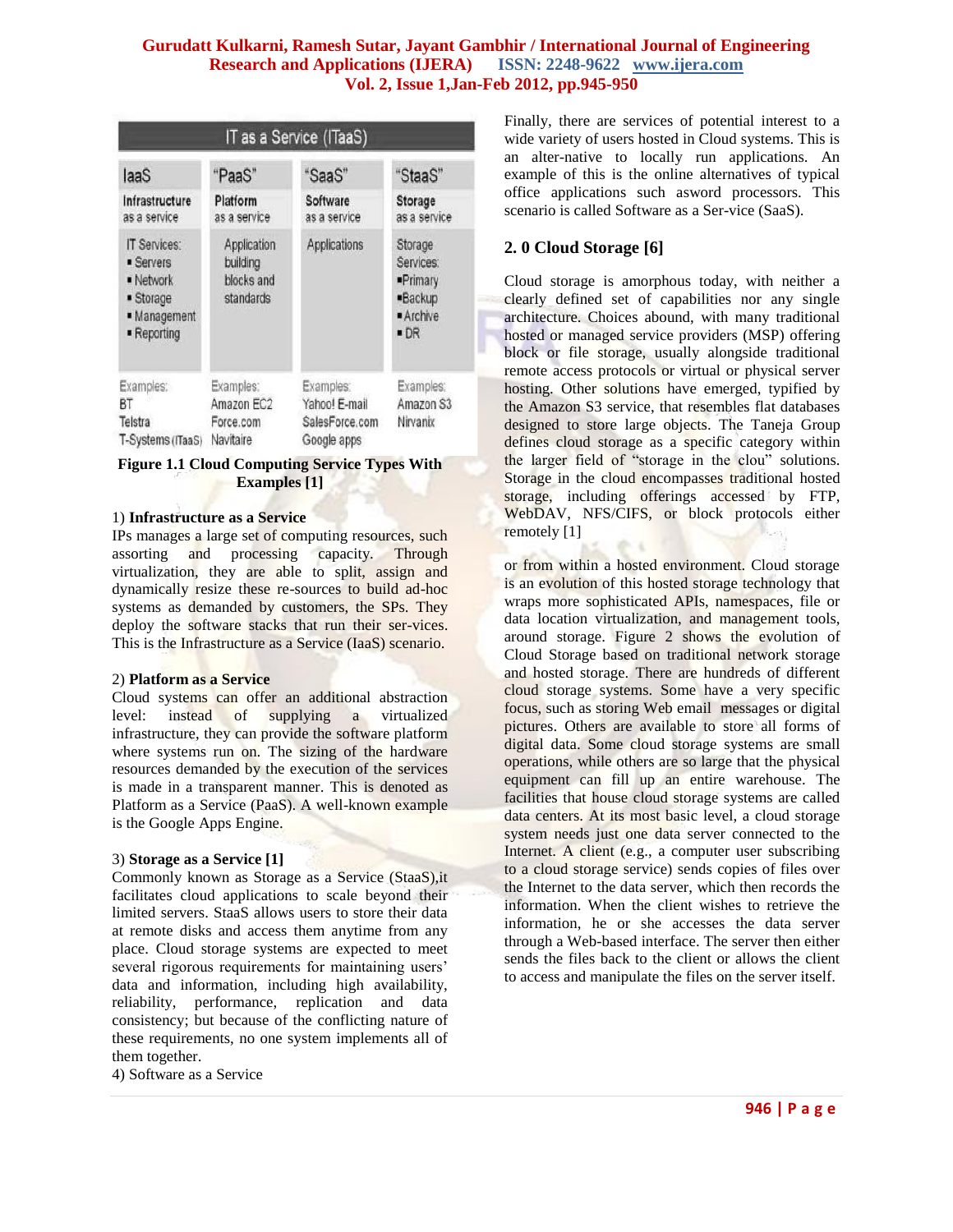

**Figure 2.0 Evolution of Cloud Storage**

Comedian George Carlin has a routine in which he talks about how humans seem to spend their lives accumulating "stuff". Once they've gathered enough stuff, they have to find places to store all of it. If Carlin were to update that routine today, he could make the same observation about computer information. It seems that everyone with a computer spends a lot of time acquiring data and then trying to find a way to store it.

## **3.0 CLOUD STORAGE REFERENCE MODEL [1]**

The appeal of cloud storage is due to some of the same attributes that define other cloud services: pay as you go,

the illusion of infinite capacity (elasticity), and the simplicity of use/management. It is therefore important that any interface for cloud storage support these attributes, while allowing for a multitude of business cases and offerings, long into the future. The model created and published by the Storage Networking Industry Association<sup>™</sup> shows multiple types of cloud data storage interfaces able to support both legacy and new applications. All of the interfaces allow storage to be provided on demand, drawn from a pool of resources. The capacity is drawn from a pool of storage capacity provided by storage services. The data services are applied to individual data elements as determined by the data system metadata. Metadata specifies the data requirements on the basis of individual data elements or on groups of data elements (containers). [1]



**Figure 3.0 .Cloud Storage Reference Model**

As shown in Fig 3.0, the SNIA Cloud Data Management Interface (CDMI) is the functional interface that applications will use to create, retrieve, update and delete data elements from the cloud. As part of this interface the client will be able to discover the capabilities of the cloud storage offering and use this interface to manage containers and the data that is placed in them. In addition, metadata can be set on containers and their contained data elements through this interface. It is expected that the interface will be able to be implemented by the majority of existing cloud storage offerings today. This can be done with an adapter to their existing proprietary interface, or by implementing the interface directly. In addition, existing client libraries such as XAM can be adapted to this interface as show in Figure 3.0.This interface is also used by administrative and management applications to manage containers, accounts, security access and monitoring/billing information, even for storage that is accessible by other protocols. The capabilities of the underlying storage and data services are exposed so that clients can understand the offering. Conformant cloud offerings may offer a subset of either interface as long as they expose the limitations in the capabilities part of the interface.

#### **4.0 Amazon S3**

Amazon S3 is storage for the Internet. It is designed to make web-scale computing easier for developers. Amazon S3 provides a simple web services interface that can be used to store and retrieve any amount of data, at any time, from anywhere on the web. It gives any developer access to the same highly scalable, reliable, secure, fast, inexpensive infrastructure that Amazon uses to run its own global network of web sites. The service aims to maximize benefits of scale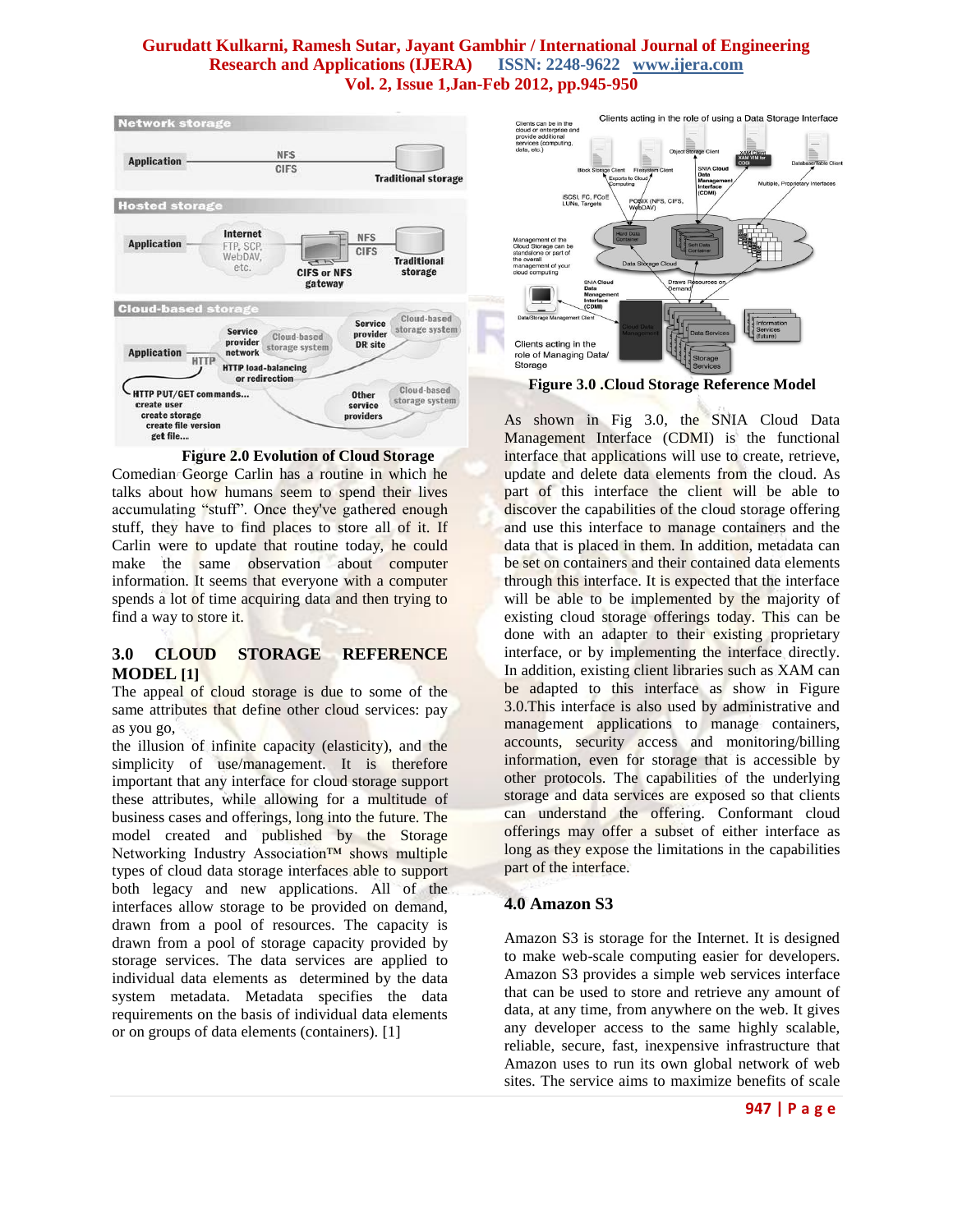and to pass those benefits on to developers. According to the Spring 2010 Storage magazine/Search Storage Purchasing Intentions survey, 14% of respondents said they're using cloud storage now, with the largest numbers using cloud storage for disaster recovery (6%). But 4% are using it to hold primary data from their data centers, and an equal number are using it for near line data storage.But before you take plunge and sign up with a cloud storage service provider, there are some things you need to know. Is cloud storage secure? How much will it cost? What services are best for SMBs? In our cloud storage services guide for beginners, we've collected our top tips and expert advice in one place so you can get answers to your most important questions. Learn about cloud backup, cloud archiving, cloud disaster recovery, and using the cloud for primary storage.

## **4.1 Amazon S3 Functionality [3]**

Amazon S3 is intentionally built with a minimal feature set.

- Write, read, and delete objects containing from 1 byte to 5 terabytes of data each. The number of objects you can store is unlimited.
- Each object is stored in a bucket and retrieved via a unique, developer-assigned key.
- A bucket can be stored in one of several Regions. You can choose a Region to optimize for latency, minimize costs, or address regulatory requirements. Amazon S3 is currently available in the US Standard, US West (Oregon), US West (Northern California), EU (Ireland), Asia Pacific (Singapore), Asia Pacific (Tokyo), South America (Sao Paulo), and GovCloud (US) Regions. The US Standard Region automatically routes requests to facilities in Northern Virginia or the Pacific Northwest using network maps.
- Objects stored in a Region never leave the Region unless you transfer them out. For example, objects stored in the EU (Ireland) Region never leave the EU.
- Authentication mechanisms are provided to ensure that data is kept secure from unauthorized access. Objects can be made private or public, and rights can be granted to specific users.
- Options for secure data upload/download and encryption of data at rest are provided for additional data protection.
- Uses standards-based REST and SOAP interfaces designed to work with any Internet-development toolkit.
- Built to be flexible so that protocol or functional layers can easily be added. The default download protocol is HTTP. A Bit Torrent™ protocol interface is provided to lower costs for high-scale distribution.
- Includes options for performing recurring and high volume deletions. For recurring deletions, rules can be defined to remove sets of objects after a pre-defined time period. For efficient one-time deletions, up to 1,000 objects can be deleted with a single request.

# **4.2 Protecting Your Data**

Data stored in Amazon S3 is secure by default; only bucket and object owners have access to the Amazon S3 resources they create. Amazon S3 supports multiple access control mechanisms, as well as encryption for both secure transit and secure storage on disk. With Amazon S3's data protection features, you can protect your data from both logical and physical failures, guarding against data loss from unintended user actions, application errors, and infrastructure failures. For customers who must comply with regulatory standards such as PCI and HIPAA, Amazon S3's data protection features can be used as part of an overall strategy to achieve compliance. The various data security and reliability features offered by Amazon S3 are described in detail below.

# **4.3 Data Security Details**

Amazon S3 supports several mechanisms that give you flexibility to control who can access your data as well as how, when, and where they can access it. Amazon S3 provides four different access control mechanisms: Identity and Access Management (IAM) policies, Access Control Lists (ACLs), bucket policies, and query string authentication. IAM enables organizations with multiple employees to create and manage multiple users under a single AWS account. With IAM policies, you can grant IAM users fine-grained control to your Amazon S3 bucket or objects. You can use ACLs to selectively add (grant) certain permissions on individual objects. Amazon S3 Bucket Policies can be used to add or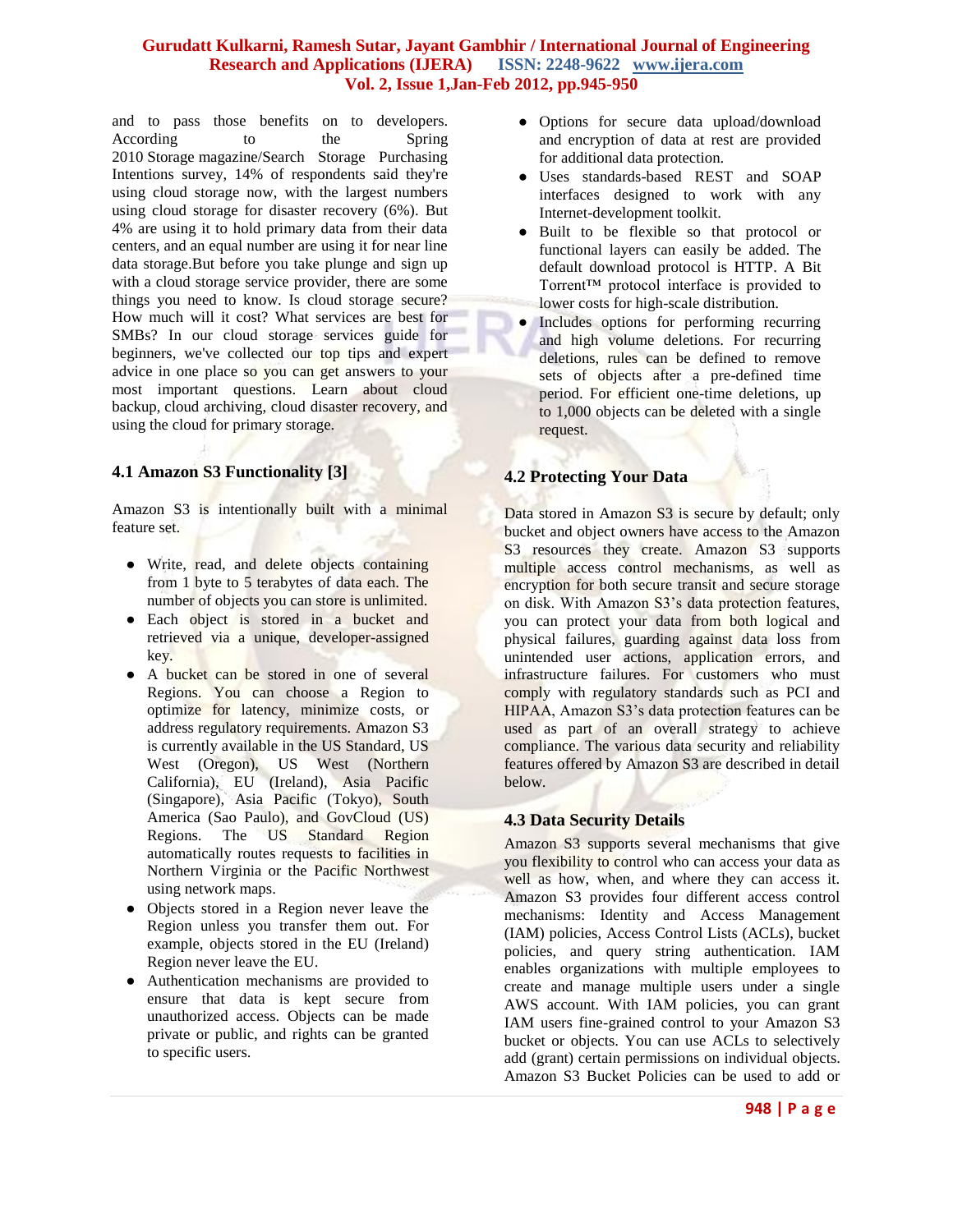deny permissions across some or all of the objects within a single bucket. With Query string authentication, you have the ability to share Amazon S3 objects through URLs that are valid for a predefined expiration time. User can securely upload/download your data to Amazon S3 via the SSL encrypted endpoints using the HTTPS protocol. Amazon S3 also provides multiple options for encryption of data at rest. Amazon S3 also supports logging of requests made against your Amazon S3 resources.

# **4.4 Data Durability and Reliability**

Amazon S3 provides a highly durable storage infrastructure designed for mission-critical and primary data storage. Objects are redundantly stored on multiple devices across multiple facilities in an Amazon S3 Region. To help ensure durability, Amazon S3 PUT and COPY operations synchronously store your data across multiple facilities before returning SUCCESS. Once stored, Amazon S3 maintains the durability of your objects by quickly detecting and repairing any lost redundancy. Amazon S3 also regularly verifies the integrity of data stored using checksums. If corruption is detected, it is repaired using redundant data. In addition, Amazon S3 calculates checksums on all network traffic to detect corruption of data packets when storing or retrieving data.Amazon S3's standard storage is:

- Backed with the [Amazon](http://aws.amazon.com/s3-sla) [S3 S](http://aws.amazon.com/s3-sla)ervic[e](http://aws.amazon.com/s3-sla) [Level](http://aws.amazon.com/s3-sla) [Agreement.](http://aws.amazon.com/s3-sla)
- Designed to provide 99.9999999999% durability and 99.99% availability of objects over a given year.
- Designed to sustain the concurrent loss of data in two facilities.

Amazon S3 provides further protection via Versioning. You can use Versioning to preserve, retrieve, and restore every version of every object stored in your Amazon S3 bucket. This allows you to easily recover from both unintended user actions and application failures. By default, requests will retrieve the most recently written version. Older versions of an object can be retrieved by specifying a version in the request. Storage rates apply for every version stored.

## **4.5 Reduced Redundancy Storage (RRS)**

Reduced Redundancy Storage (RRS) is a storage option within Amazon S3 that enables customers to reduce their costs by storing non-critical, reproducible data at lower levels of redundancy than Amazon S3's standard storage. It provides a costeffective, highly available solution for distributing or sharing content that is durably stored elsewhere, or for storing thumbnails, transcoded media, or other processed data that can be easily reproduced.

## **4.6 Content Storage and Distribution**

Amazon S3 provides a highly durable and available store for a variety of content, ranging from web applications to media files. It allows you to offload your entire storage infrastructure onto the cloud, where you can take advantage of Amazon S3's scalability and pay-as-you-go pricing to handle your growing storage needs. You can distribute your content directly from Amazon S3 or use Amazon S3 as an origin store for pushing content to your Amazon Cloud Front edge locations. For sharing content that is either easily reproduced or where you're storing an original copy elsewhere, Amazon S3's Reduced Redundancy Storage (RRS) feature provides a compelling solution.

## **4.7 Storage for Data Analysis**

Whether you're storing pharmaceutical data for analysis, financial data for computation and pricing, or photo images for resizing, Amazon S3 is an ideal location to store your original content. You can then send this content to Amazon EC2 for computation, resizing, or other large scale analytics – without incurring any data transfer charges for moving the data between the services. You can then choose to store the resulting, reproducible content using Amazon S3's Reduced Redundancy Storage feature

## **4.8. Backup, Archiving and Disaster Recovery**

The Amazon S3 solution offers a highly durable, scalable, and secure solution for backing up and archiving your critical data. You can use Amazon S3's Versioning capability to provide even further protection for your stored data. If you have data sets of significant size, you can use [AWS](http://aws.amazon.com/importexport) [Import/Export](http://aws.amazon.com/importexport) to move large amounts of data into and out of AWS with physical storage devices. This is ideal for moving large quantities of data for periodic backups, or quickly retrieving data for disaster recovery scenarios.

## **CONCLUSION**

Cloud Storage with a great deal of promise, aren't designed to be high performing file systems but